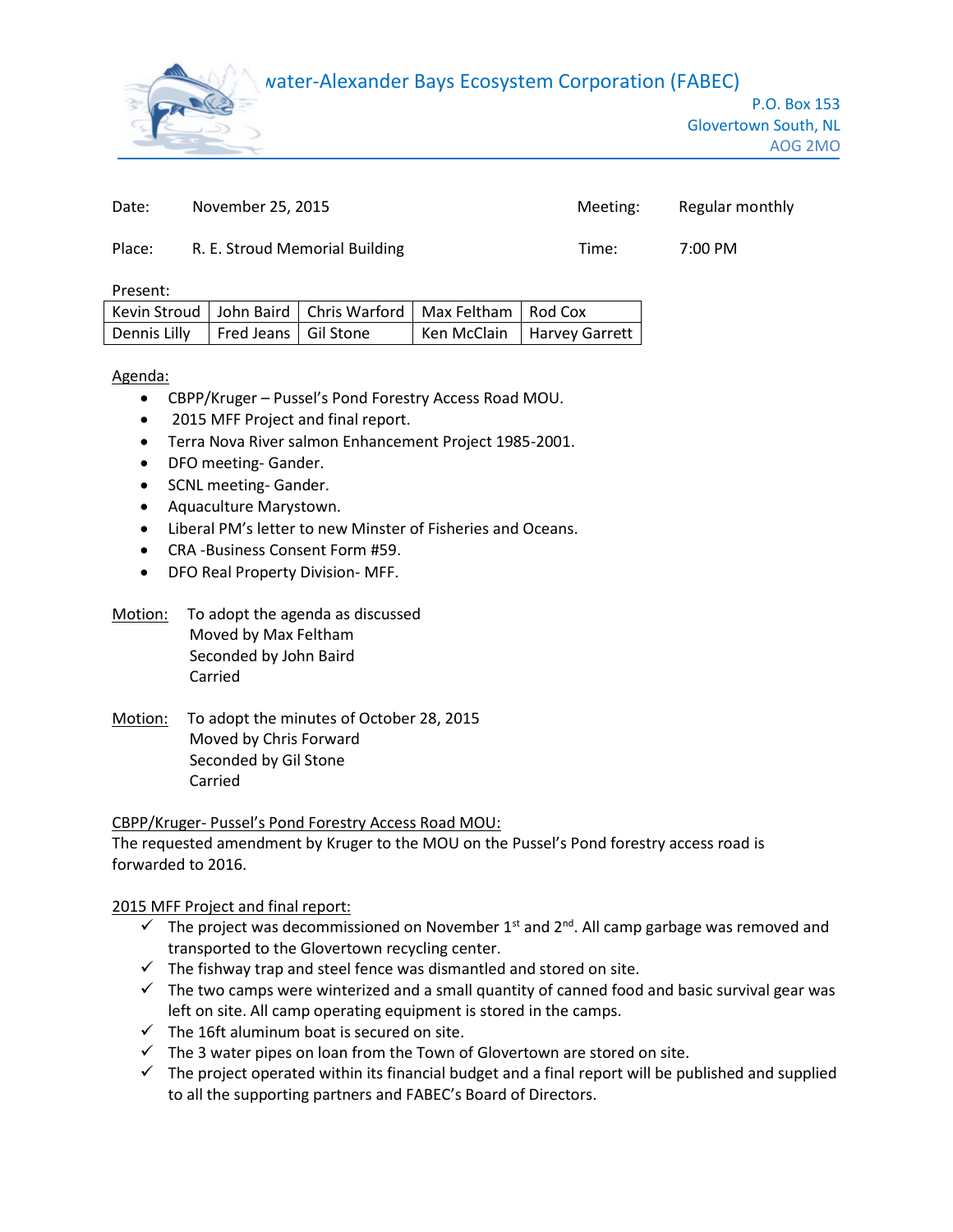# water-Alexander Bays Ecosystem Corporation (FABEC)



 $\checkmark$  The project identified a major deficiency with the MFF Fishway indicating that the channel directing water into the fishway from the main stem of the Terra Nova River is not deep enough to maintain adequate water flow through the fishway during low rain fall periods of the summer/fall. This deficiency in the fishway structure was brought to the attention of the DFO science branch and the DFO real property branch has agreed to investigate the problem.

### Terra Nova River salmon enhancement projects 1985-2001:

It was agreed to ask Maxine Gordon to search all records stored by the Alexander Bay-Terra Nova Development Association to locate as many annual project reports for the enhancement years and provide copies to FABEC.

### DFO meeting- Gander:

The annual DFO salmon working group/ enforcement group meetings were held in Gander on November 18 & 19, 2015. FABEC was represented by Kevin Stroud, John Baird and John Hollohan. Kevin Stroud provided an overview to the group on items discussed at the DFO meetings.

### Liberal Prime Minster's letter to the new Minster of Fisheries and Ocean:

In early November 2015 the new Liberal Government in Ottawa formed its first cabinet and each cabinet minister was issued a mandate letter by the Prime Minister. The mandate letter for the new Minister of Fisheries & Oceans & Canadian Coast Guard can be viewed on the following web site: <http://pm.gc.ca/eng/minister-fisheries-oceans-and-canadian-coast-guard-mandate-letter>

#### Revenue Canada Overpayment:

FABEC has inadvertently overpaid Revenue Canada by \$1,000.00. To receive a refund from Revenue Canada , FABEC has to submit CRA's Business consent form # 59. Thus a motion is required to authorize two officers of FABEC to legally sign CRA's form 59:

Motion: To authorize Kevin Stroud and John Baird to act in all financial transactions with the Canada Revenue Agency Moved by Gil Stone Seconded by Chris Warford

Carried

## DFO Real Property Division- Mollyguajeck Falls Fishway:

During the DFO Gander meetings November 19, 2015 FABEC met with Carole Grant and Geoff Veinott, DFO Science Branch to explain the problem identified by FABEC personnel while operating the Mollyguajeck Falls Fishway Project Summer/Fall 2015. The Mollyguajeck Falls Fishway does not receive adequate water flow from the main stem of the river during prolonged dry periods and thus salmon have difficulty navigating the fishway. It was agreed by the DFO Science Branch to request the DFO Real Property Section to visit and investigate the Mollyguajeck Falls site , to view the problematic section of the fishway.

#### O/S Motions & Correspondence:

- Decommissioning of the George's Pond access road.
- Policy on barbless hooks for trout fishing.